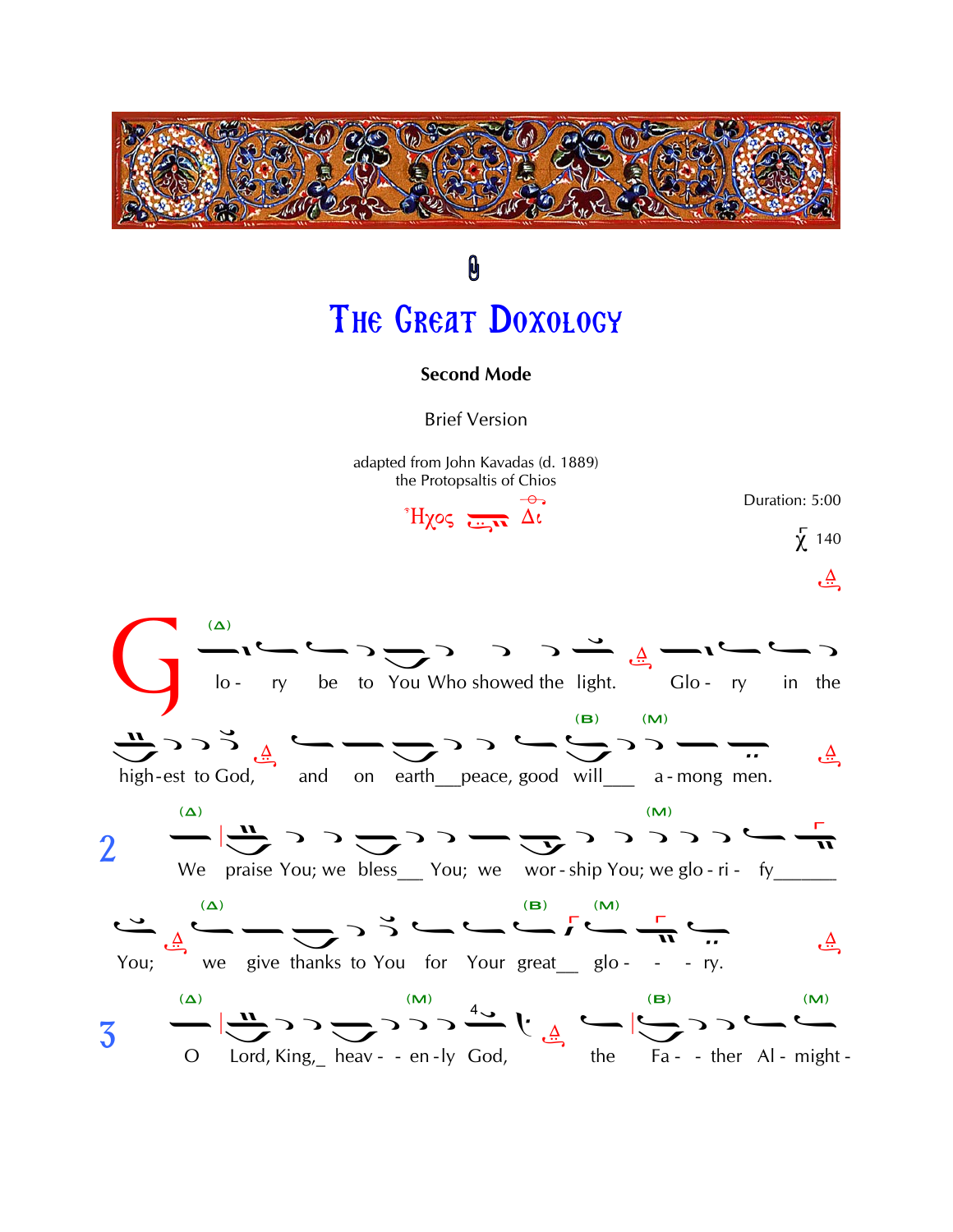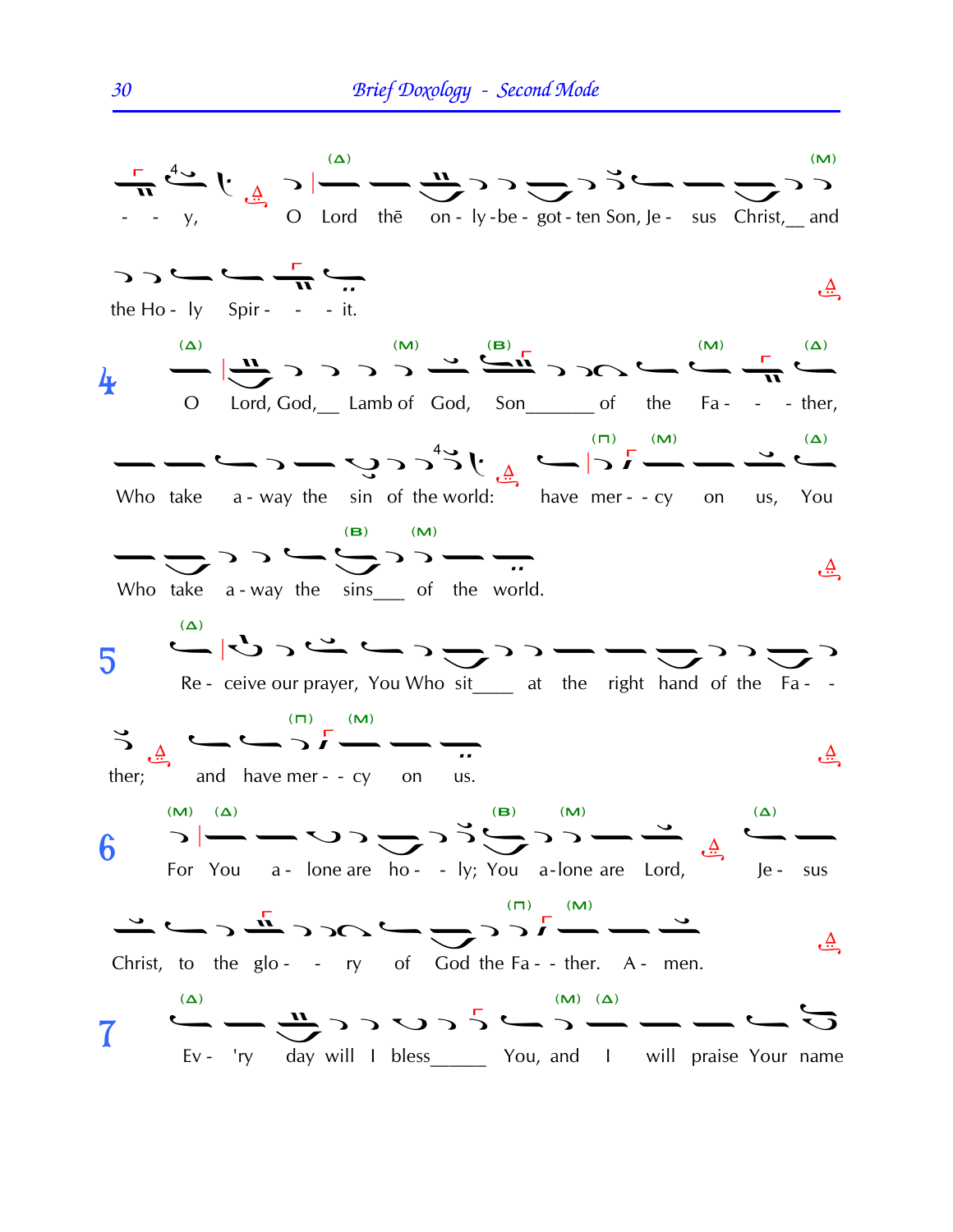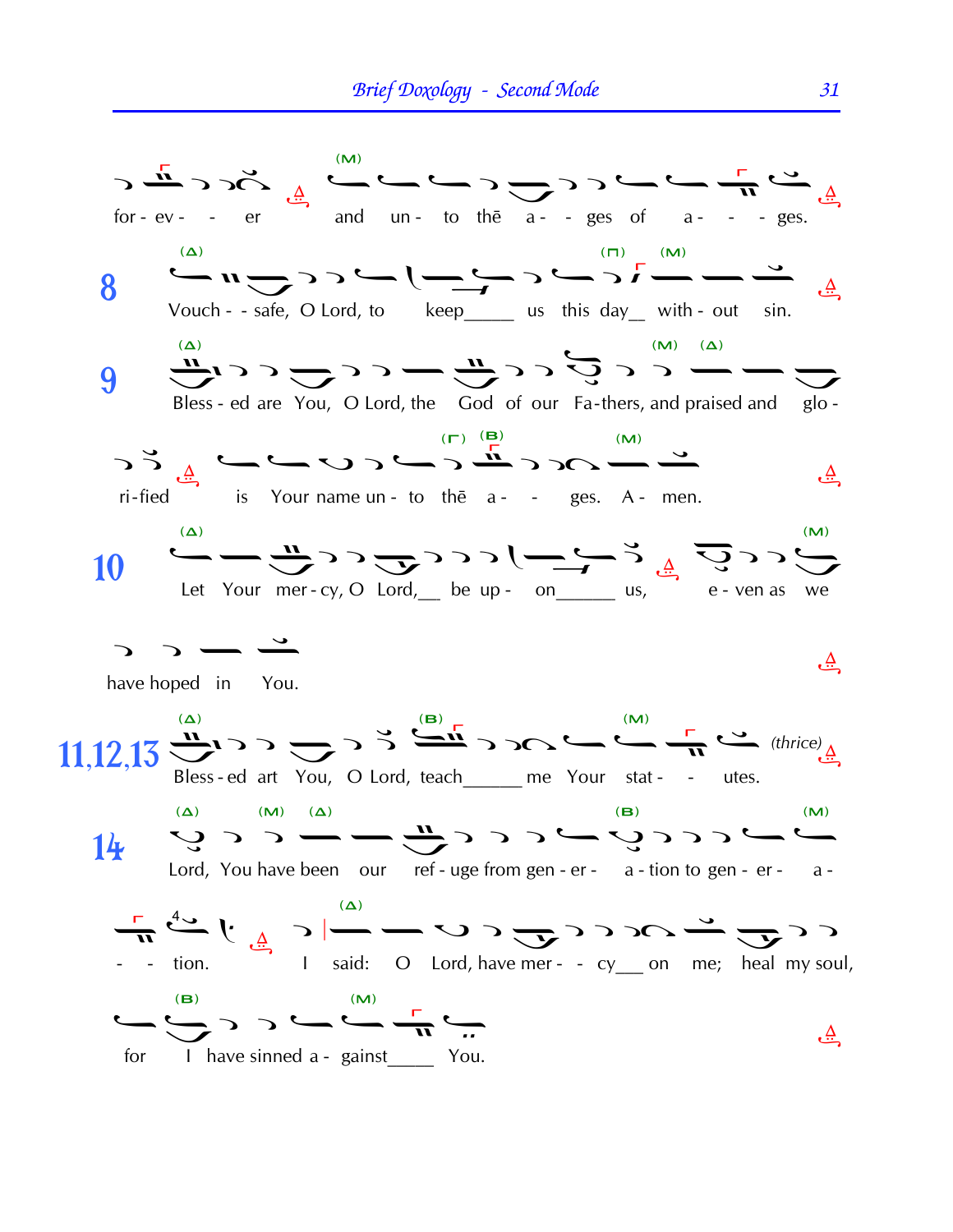

32